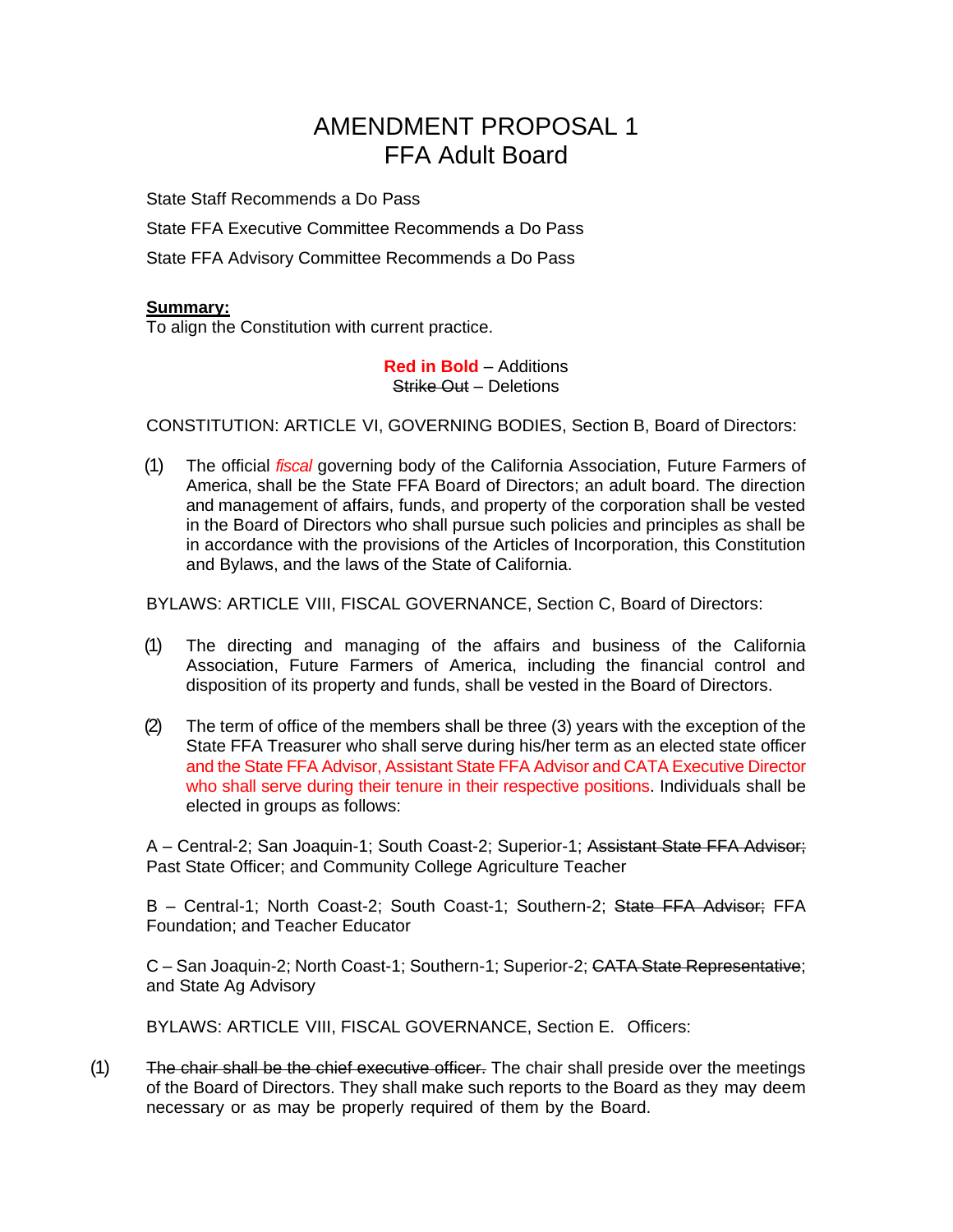# AMENDMENT PROPOSAL 2 Mandatory Conference Committees

State Staff Recommends a Do Pass

State FFA Executive Committee Recommends a Do Pass

State FFA Advisory Committee Recommends a Do Pass

## **Summary:**

- 1. Remove mandatory conference committee for Finance and Audit since this is under the auspices of the State FFA Adult Board.
- 2. Remove mandatory conference committee for Conference Review as this is completed via survey following the Annual State Leadership Conference to engage more students, teachers and guest.

**Red in Bold** – Additions Strike Out – Deletions

## **BYLAWS: ARTICLE III,** COMMITTEES

- Section C. ….Various special and standing committees may be appointed at the discretion of the president. These conference committees, however, are mandatory: Nominating, **and** Finance-Audit, Program of Work, and Conference Review. The Nominating Committee, however, shall not be governed by provisions of this section with regard to committee membership.
- Section F. The finance-audit committee shall consist of members from each of the geographical regions of the state, with the state President appointing the chairperson and the state advisor or his/her delegated representative as ex-officio member. This committee shall consider the certified audit of the books of the association and issue a statement to the delegates on the condition of the accounts and financial status of the association. The committee shall prepare a budget of all Future Farmer of America funds for the following fiscal year.

The budget shall be submitted to the delegates for approval and shall be used as a basis for setting the Leadership Packet fee for the association for the coming year.

Section G. The conference review committee shall consist of members from each of the six geographical regions. The chairperson of the committee shall be appointed by the state FFA president. The state advisor or his/her delegated representative shall serve as exofficio member. It shall be the committee's duty to review and evaluate the state conference, make an interim report to the delegation on the final day of the conference, and make a complete and final report to the state advisor within two weeks immediately following the conference.